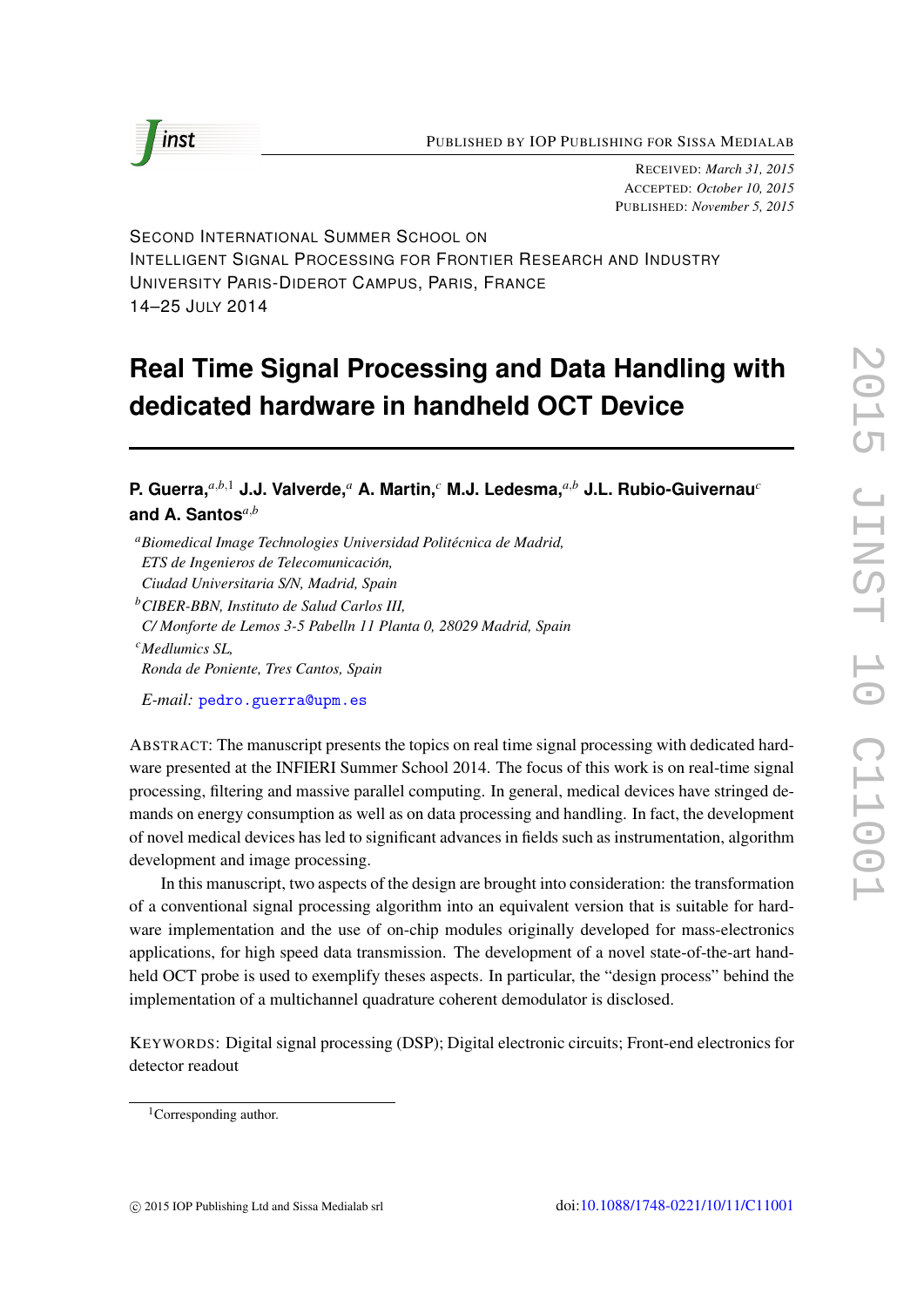# **Contents**

| $\mathbf{1}$                                            |                                                       | <b>Introduction</b>                                                |    |
|---------------------------------------------------------|-------------------------------------------------------|--------------------------------------------------------------------|----|
| $\mathbf{2}$                                            | <b>Optical Coherence Tomography</b>                   |                                                                    |    |
| Architecture of a Hand-held OCT probe<br>3 <sup>1</sup> |                                                       |                                                                    | 4  |
| 4                                                       | Implementation of the digital quadrature demodulation |                                                                    | 5  |
|                                                         | 4.1                                                   | Floating to fixed point conversion rules                           | 5  |
|                                                         | 4.2                                                   | Quadrature Receiver Implementation                                 | 6  |
|                                                         | 4.3                                                   | Quadrature Receiver: fixed point conversion                        | 8  |
|                                                         | 4.4                                                   | Quadrature Receiver: algorithm Pipeline                            | 10 |
|                                                         | 4.5                                                   | Implementation of a UDP/IP HW module for high speed data streaming | 11 |
| 5                                                       | <b>Results</b>                                        |                                                                    | 11 |
| 6                                                       | <b>Conclusions</b>                                    |                                                                    | 11 |

# <span id="page-1-0"></span>1 Introduction

Medical devices have to become more powerful, energy efficient, faster and smarter, with the goal of providing newer functionalities that help saving money and improving patient care. Current advances in medical imaging are made in fields such as instrumentation, diagnostics, and therapeutic applications and most of them are based on imaging technology and intensive image processing [\[1\]](#page-13-0). This applies to stationary and mobile medical devices alike, whether compact ultrasound devices, complex tomographic imaging devices, medical tablet, personal computers (PC) or patient data monitoring systems.

In many of these applications, it is required to acquire, process, move and display or store huge amounts of data in real time. At the same time, devices need to become more compact, energy efficient and cost effective in order to succeed in an increasingly mobile and wider field of application. Constraints are so demanding that usually dedicated electronic systems must be designed for the purpose. Several factors should be considered in the efficient development of flexible medical imaging instruments:

• Development of imaging algorithms involves multidisciplinary teams, with different backgrounds, who shall converge into an implementable solution. This requires high-level modelling tools for the analysis and evaluation of the proposed digital signal processing (DSP) algorithms.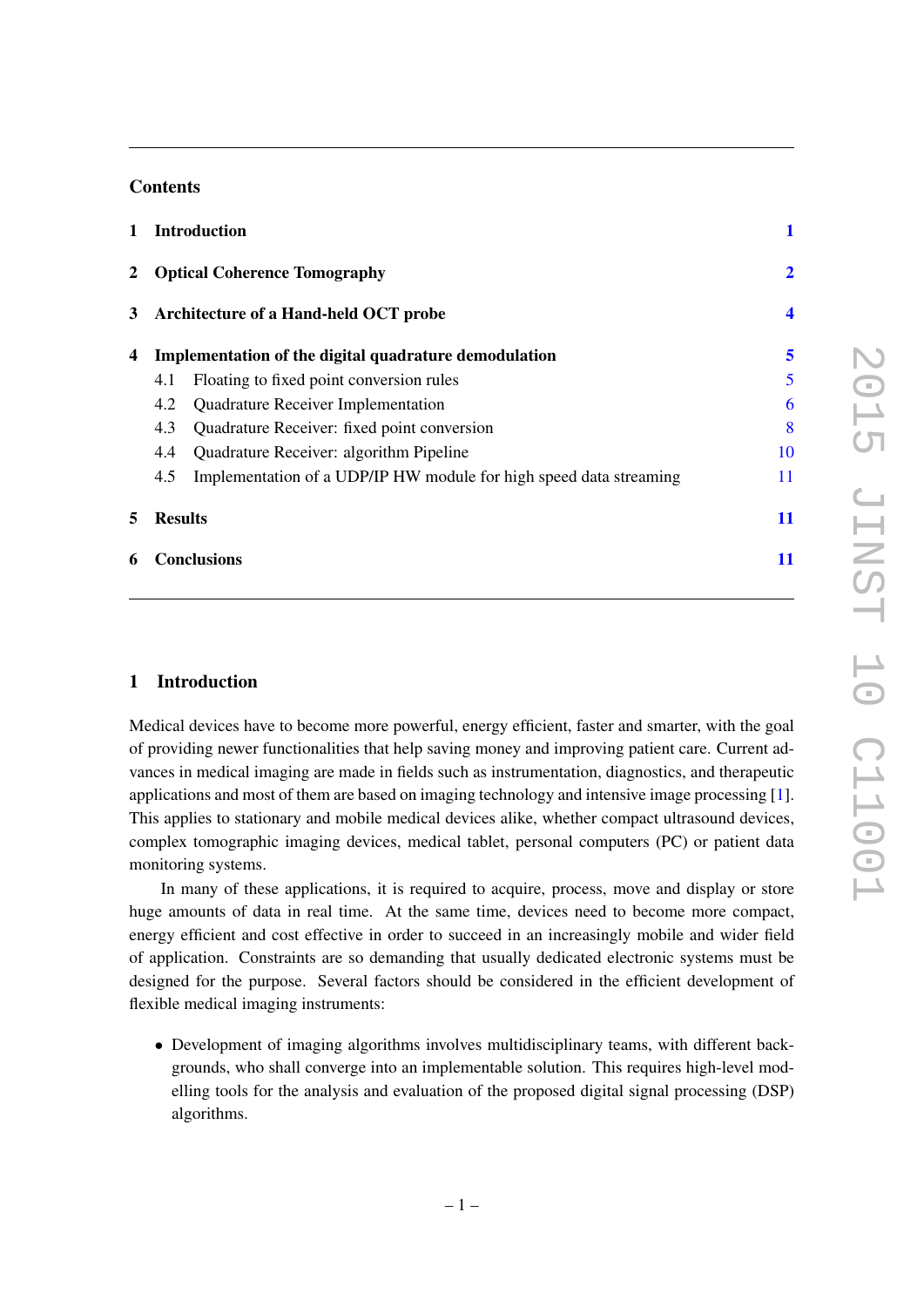- Real-time performance demands for system platforms, including hardware (HW) and software (SW), capable of satisfying strict time constraints. Finding the proper partitioning and task distribution between dedicated HW and SW requires a wide joint exploration of the design space [\[2\]](#page-13-1).
- Current systems are capable of acquiring significant amounts of data that must be processed but also, in many situations, sent to a third party for further processing and/or storage.

In this manuscript, we review the process of transforming a signal processing algorithm with application in optical coherence tomography into an architecture that is suitable for hardware implementation. Then, we will briefly discuss the architectural elements of modern programmable devices that that allow high speed data streaming.

## <span id="page-2-0"></span>2 Optical Coherence Tomography

Optical Coherence Tomography (OCT) is a non-invasive imaging technique that falls in between ultrasound and microscopy. With an axial resolutions ranging from 1 to  $15 \mu m$ , approximately and penetration depth in tissue around 1.5 mm, limited by light scattering, it is a technique that can be integrated with a wide range of instruments such as endoscopes, catheters, laparoscopes, or needles, which enable internal body imaging [\[3\]](#page-13-2).

The velocity of propagation of light in biological tissues *t* is reduced from its speed in vacuum according to the index of refraction *n* of the medium. The functional form of the electric field *E* of a light wave is:

$$
E_s(t) = E_s \cos\left(2\pi vt - \frac{2\pi}{\lambda}z\right) = E_s \cos(\omega t - kz)
$$
\n(2.1)

Where v is the wave frequency,  $\omega$  is the angular frequency, k is the wavenumber and  $\lambda$  is the wavelength. These terms are coupled by the index of refraction.

OCT performs cross-sectional images (B-scans) of the tissue by measuring the magnitude and echo time of backscattered light along predefined lines (A-scan) using low-coherence interferometry, or white light interferometry. This technique performs correlation or interference between light backscattered by the tissue and light that has travelled though a reference arm. Hitherto, different versions of low-coherence interferometry have been developed for non-invasive measurement in biological tissues [\[4–](#page-13-3)[7\]](#page-13-4). Figure [1](#page-3-0) shows a schematic diagram of a simple Michelson interferometer in time domain. In this apparatus, the light propagates through two alternative paths, one through the reference arm with length  $l_r$  and other through the sample arm with length  $l_s$ . The field interfering at the detector generates a photocurrent proportional to the square sum of the fields, one backscattered from the sample  $E<sub>S</sub>$  and other  $E<sub>r</sub>$  which has been reflected by the mirror at the end of the reference arm at the detector.

Interferometry measures the field of the light rather than its intensity. The electric field at the output of the interferometer is the sum of the signal and reference fields,  $E_r(t) + E_s(t)$ , and a detec-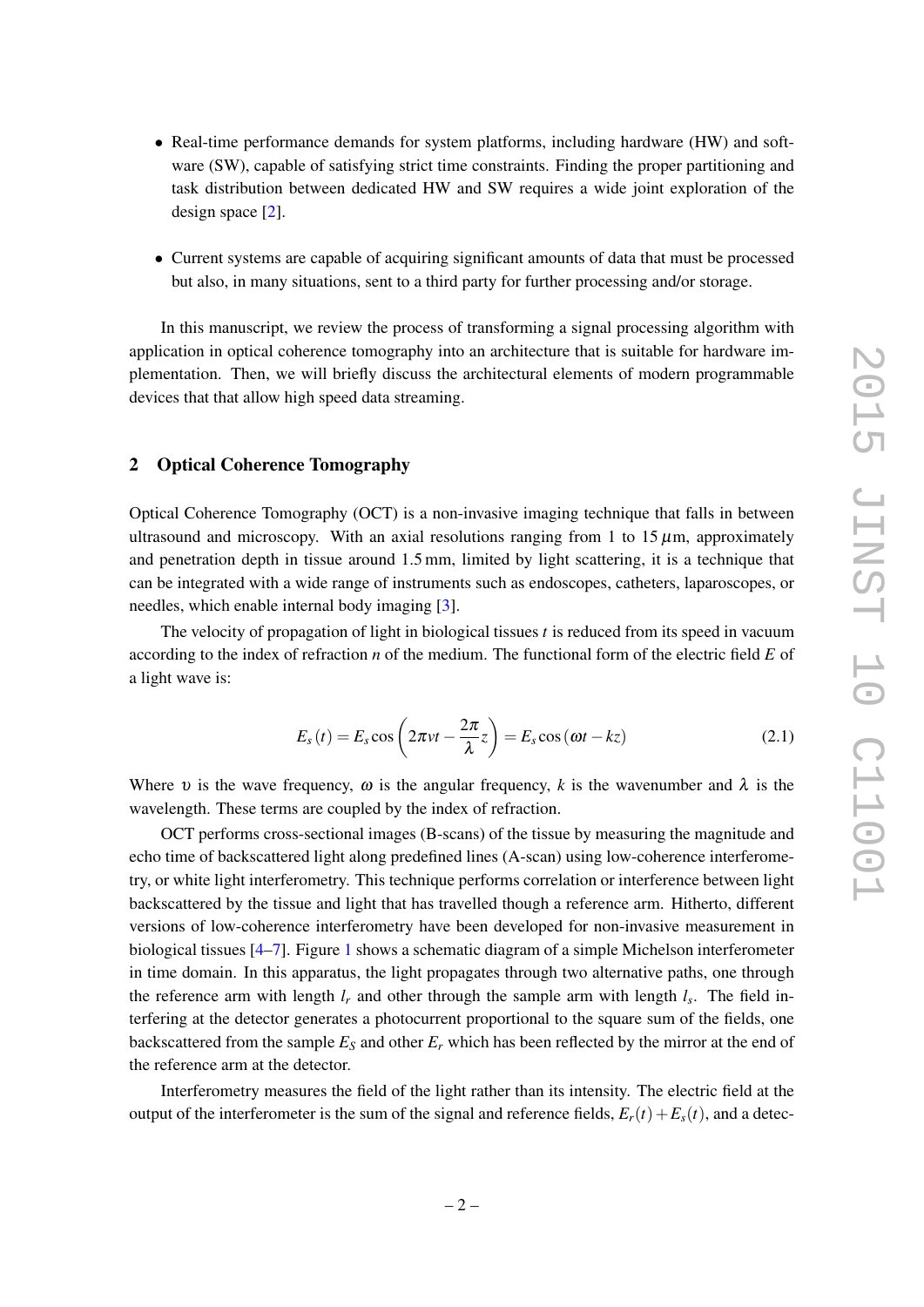

<span id="page-3-0"></span>Figure 1. The Michelson interferometer. The reference mirrors and sample are positioned at distances *l<sup>r</sup>* and  $l_s$  respectively from the beamsplitter (BS). If the light source is perfectly coherent (i.e., monochromatic), then reflection from the reference and sample mirrors produces a sum of two monochromatic electric field components, one backscattered from the sample  $E<sub>S</sub>$  and other  $E<sub>r</sub>$  which has been reflected by the mirror at the end of the reference arm at the detector.

tor measures the intensity  $I_0$  of the output, which is proportional to the square of the total field is:

$$
I_o \sim |E_r|^2 + |E_s|^2 + 2|E_r|E_s|cos\left(\frac{2\pi}{\lambda/2}\Delta L\right)
$$
  

$$
I_o \sim DC + 2|E_r|E_s|cos\left(\frac{2v_s}{v_m}\omega\Delta t\right)
$$
 (2.2)

Where,  $\lambda$  is the laser's wavelength,  $v_m$  is the speed of light in the medium,  $v_s$  is the speed at which the mirror is moving, ∆*L* is the path length difference between the signal and reference arms of the interferometer. The continous term (DC) depends on the amplitude of the reference and backscattered beams and the cross term, describes the variation of the photocurrent with the positions of the reference and sample mirrors. This equation shows that the sinusoidally varying term in photocurrent represents the interference between the reference and sample fields and contains all of the information related to the sample.

The intensity provides information about the tissue microstructure, but it is also possible to extract information about movements, which is the case of blood flow. This functional extension of OCT has become variously known as optical Doppler tomography, colour Doppler OCT, or Doppler OCT (D-OCT) [\[8\]](#page-13-5). There are several approaches for detecting tissue blood flow using OCT [\[9,](#page-13-6) [10\]](#page-13-7). One viable approach for OCT Doppler flow imaging is to detect the local phase changes by comparing adjacent A-scans [\[11](#page-13-8)[–13\]](#page-13-9). A widely used velocity estimation method in Doppler ultrasound for real-time flow imaging is based on calculating the phase change between successive echoes from moving blood [\[14\]](#page-13-10). In time-domain D-OCT, this is implemented by performing a quadrature demodulation of the interferometric signal and estimating the phase information with the Kasai algorithm.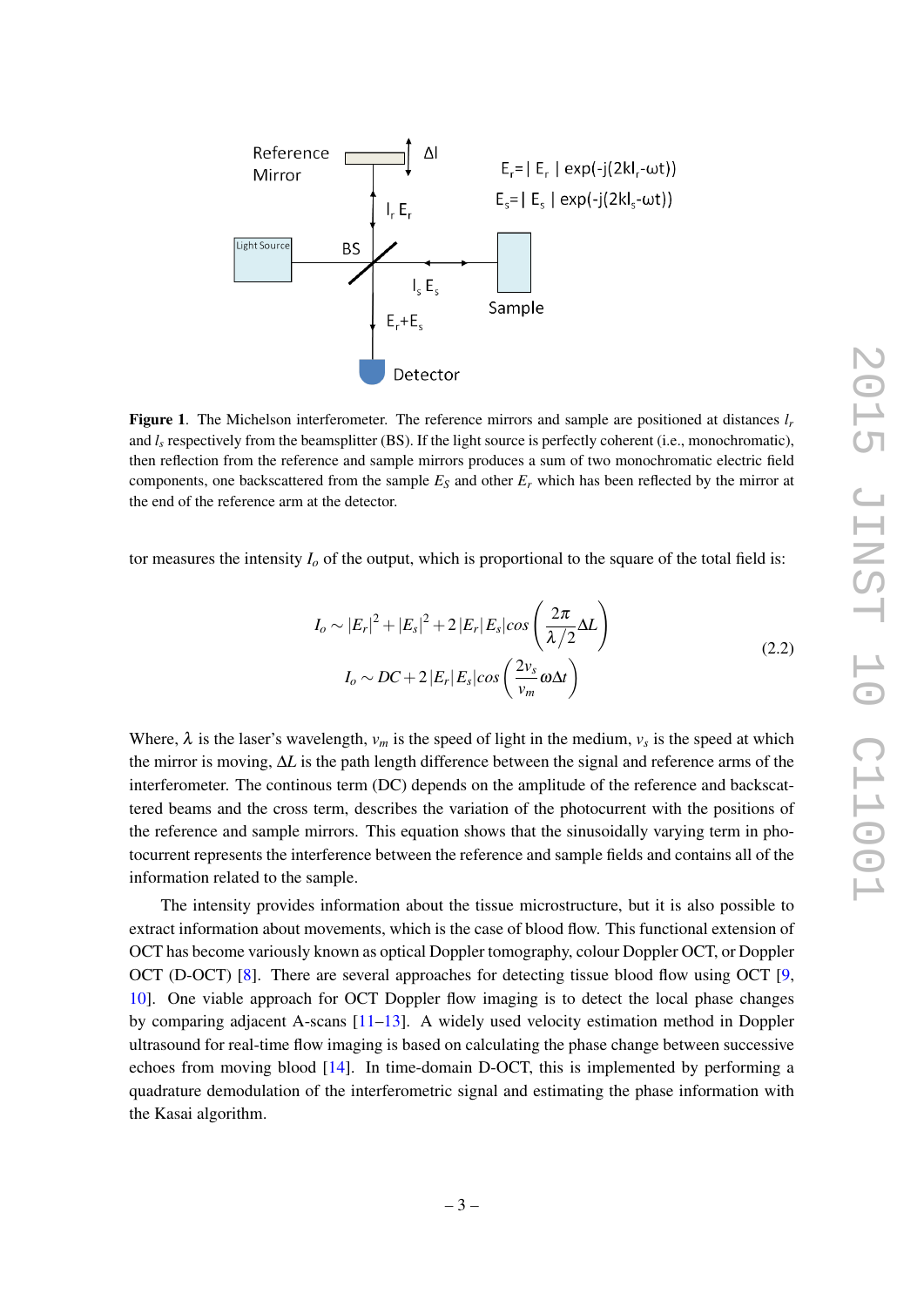## <span id="page-4-0"></span>3 Architecture of a Hand-held OCT probe

The system under consideration aims at the development of a cost effective, reliable and compact optical biopsy tool for dermatology and point-of-care diagnosis. The system includes a pen-like OCT probe and an associate console on which the acquired images are to be displayed and analyzed. In this probe, the splitter and the reference arms have been implemented using integrated optics, while the external source and detectors are currently coupled with optical fibers. Thanks to the integration, the varying group delay in the reference arm of the Michelson interferometer is obtained by means of the thermo-optic effect of silicon [\[15\]](#page-13-11). This approach reduces the complexity, footprint and accurate mechanical adjustments needed in conventional time-domain OCT implementations [\[16\]](#page-14-0), which resort to a tilting mirror and a grating to implement the delay line.

In our particular implementation of the delay line [\[17\]](#page-14-1), a plurality of waveguides are integrated on the substrate to combine the reference light with the backscattered light and thus resolve contributions from a plurality of points at the sample [\[18\]](#page-14-2). The retrieval of the OCT information requires simultaneously demodulating the different contributions to reconstruct the sample information. Currently, the integrated optics device enables the concurrent exploration of four different channels. The proposed architecture for OCT data retrieval, shown in figure [2,](#page-4-1) includes one analog to digital converter (ADC), four quadrature channels to demodulate the coherent signal and build the A-Scan line. Images are streamed to an external platform by a hardware implementation of the User Datagram Protocol (UDP), which is part of the internet protocol (IP) stack.



<span id="page-4-1"></span>Figure 2. Proposed architecture for OCT data retrieval. Different channels are demodulated to build the A-Scan line. Images are streamed by a hardware implementation of the UDP/UP protocol.

Signal demodulation is achieved by direct down conversion of the OCT signal sections, taking into account the central frequency  $\omega_i$  of the OCT signal, low-pass (LP) filtering of the inphase (I) and quadrature (Q) components to reject adjacent information and finally computing the amplitude (ABS) and phase (PHS) of the I/Q signals. Moreover, the high amount of data being acquired and the unidirectional direction of the flow justify the development of hardware accelerated implementation of the UDP/IP protocol stack  $[19–21]$  $[19–21]$ . This HW-based processing module is able to sustain high data rates, above 800 Mbps, while keeping the overall system complexity moderate, avoiding the need of an additional microprocessor.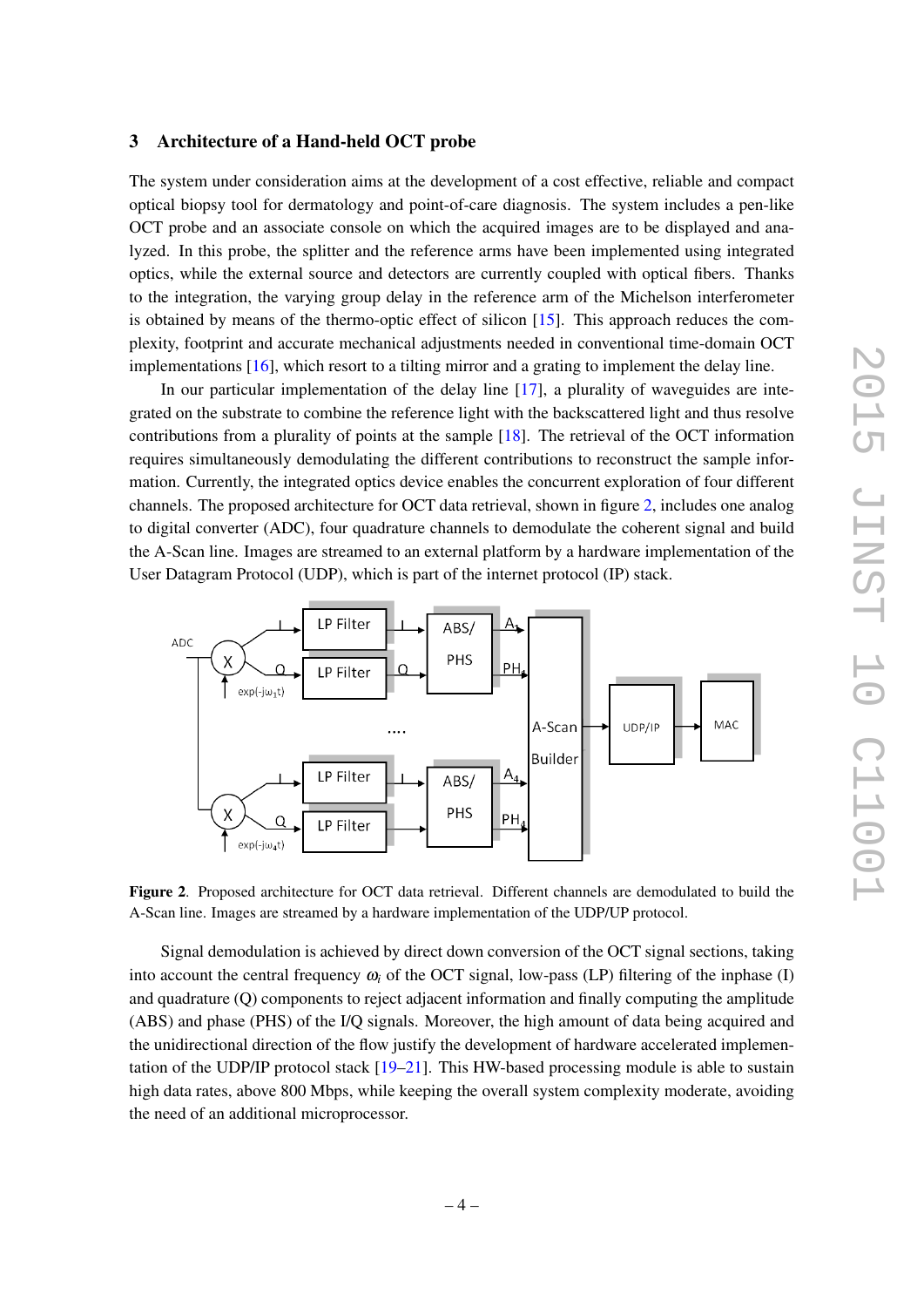## <span id="page-5-0"></span>4 Implementation of the digital quadrature demodulation

The Digital signal processing (DSP) algorithms used to demodulate and build the OCT image are typically specified as infinite precision operations. On the other hand, their actual implementation on a field programmable gate array (FPGA) relies on fixed-point approximations. One essential step of a top-down design flow is to determine the numerical accuracy at every signal node, namely the word-length, truncation mode and overflow mode, need to fulfil the constraints of the application. This is commonly referred as floating-point to fixed-point conversion (FFC) problem. Conventional approaches are typically both time-consuming and error-prone since ad-hoc assignments of fixed-point data type are performed manually and iteratively [\[22\]](#page-14-5).

In the process of implementing a given algorithm into HW following a top-down design flow, we usually face two well defined stages, that of transforming the ideal algorithm into a functionally equivalent version that is efficient of HW implementation, i.e. that only uses integer values to represent numbers, and that of determining the architecture, to maximize parallelism [\[23\]](#page-14-6).

#### <span id="page-5-1"></span>4.1 Floating to fixed point conversion rules

In the case of dedicated electronics, implemented with Application Specific Integrated Circuits (ASICs) or FPGAs, the implementation of a given algorithm with integer fixed-point arithmetic enables the implementation of highly parallel processing pipelines capable of massive data processing. In order to represent a real number with fixed point, the number of fractional bits *n* and integer bits *m* has to be specified. This results in the well known *Q*-notation where the integer value *X* with representation  $Q(m_1, n_1)$  is used to represent the real number  $Z = X * 2^{-n_1}$ , being the total word length  $wl = n_1 + m_1 + 1$ , where *X* is an integer represented in two's complement.

*Example*: The  $Q(4,4)$  Fixed-point representation of 2.875 is  $46 \times 2^{-4}$ , which in binary form is equivalent to 00010.1110. In  $Q(4,4)$  the dynamic rages is  $[-256, 255] * 2^{-4}$ 

From a practical point of view, we have to point out that when implementing a signal processing algorithm in fixed point the  $Q(m_1, n_1)$  representation is implicit, in the sense that the number of bits devoted to represent the fractional and integer part part of a given variable are not automatically supported by the tool, be it a compiler or a logic synthesis tool, and it is the designer who must properly track the number representation after each operation and usually needs to explain bit manipulations in his code as side comments. That implies that, in order to perform arithmetic computations with numbers in fixed-point certain rules, summarized in the following table, have to be taken into account manually to properly track the evolution of the fixed point representation after each operation.

The transformation of any algorithm into fixed-point requires specifying the dynamic range and needed numerical accuracy for every variable and intermediate result in the algorithm, which is a time consuming task. Hence, different methodologies have been proposed to automatically determine word lengths and thus quickly explore alternative architectures and implementations [\[24–](#page-14-7) [26\]](#page-14-8). To exemplify the fixed point conversion process, this manuscript details the development of an infinite impulse response (IIR) filter from specification to implementation.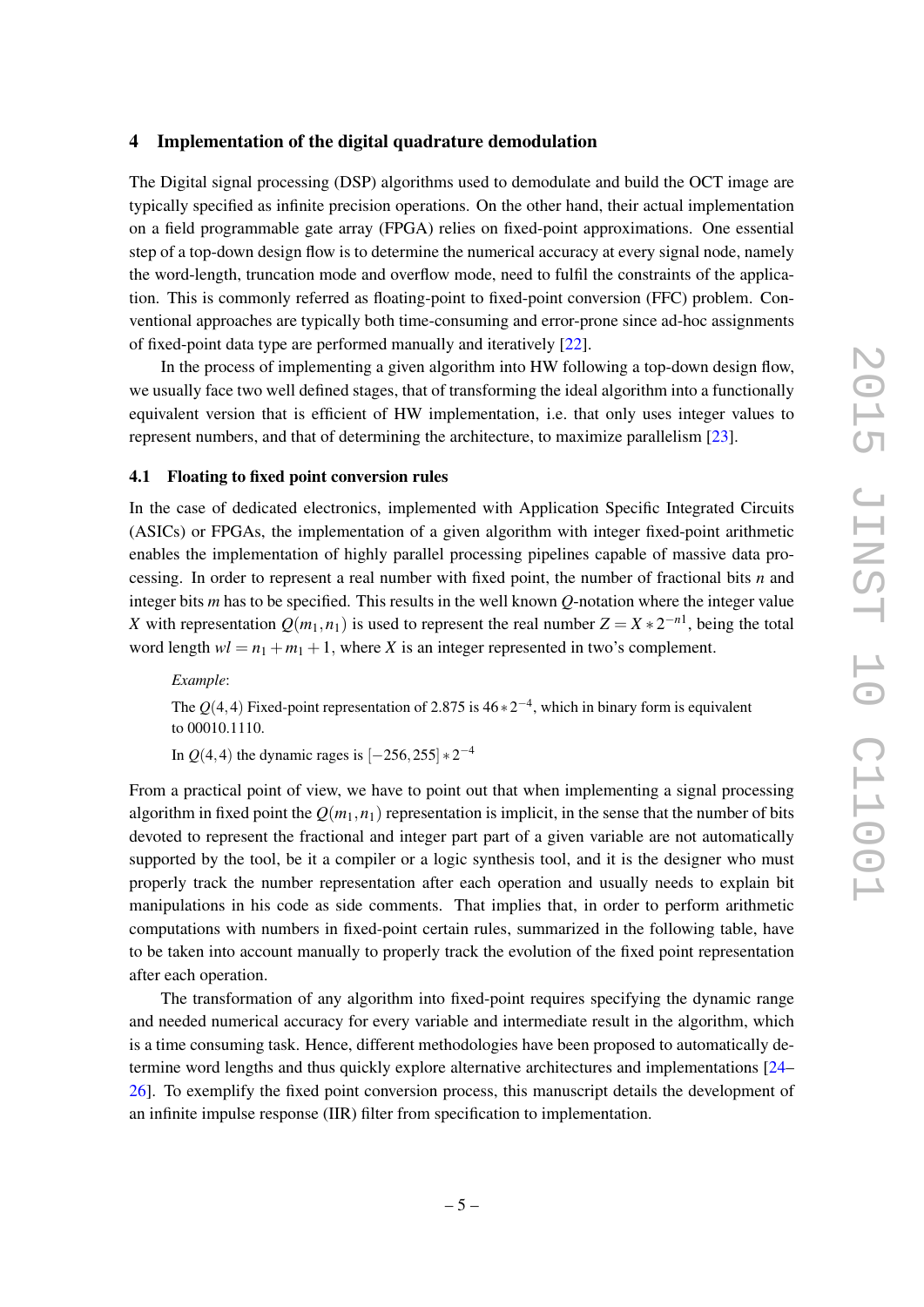| <b>Input Representation</b> | <b>Output Representation</b>  | <b>Observation</b>                               |
|-----------------------------|-------------------------------|--------------------------------------------------|
| $Q(m1,n1) + Q(m1,n1)$       | $Q(m1+1,n1)$                  | Fractional bits shall be equal                   |
| $Q(m1,n1) * Q(m2,n2)$       | $Q(m1+m2+1,n1+n2)$            | Multiplications cause a significant growth in    |
|                             |                               | word length, periodically the word has to be re- |
|                             |                               | sized an some bits discarded                     |
| Q(m1,n1)/Q(m2,n2)           | $Q(m1+n2+1,n1-n2)$            | Division is an expensive operation in hardware   |
| $Sum(Q(m1, n1), i \times)$  | $Q(m1 + log2(i), n1)$         | Case of vector or matrix multiplications         |
| Sqrt(Q(m1, n1))             | $Q(\text{upper}(m1/2), n1/2)$ | Fractional bits shall be even                    |

<span id="page-6-1"></span>Table 1. Fundamental Rules for Fixed-point manipulation.

## <span id="page-6-0"></span>4.2 Quadrature Receiver Implementation

As it is shown in table [1,](#page-6-1) the mixer is implemented as two tables, to store sine and cosine values, which are indexed using the phase value and a pair of multipliers. The phase value is incremented every clock cycle by a fixed amount to generate the oscillating signal with the desired frequency.



<span id="page-6-2"></span>Figure 3. Block diagram for the quadrature mixer.

Multiple alternatives are possible to the implementation of a narrowband low pass or band pass filter. However, the filter order needed to achieve high frequency selectivity with a finite impulse response (FIR) approach is so high that other architectures, such as cascaded integratorcom (CIC) [\[27\]](#page-14-9) filters or infinite impulse response (IIR) are chose to provides a reasonable resource/performance trade-off. For a given frequency response it is well known that IIR filters can do with much less hardware resources than Fir filters but at the expense of a nonlinear phase response. An IIR filter consists of a transfer function  $H(z)$  with *q* poles and *p* zeros. In the literature, multiple variations are described. These include among others, the following:

- Direct form I and direct form II, transposed or not.
- Lattice-ladder canonical forms [\[28\]](#page-14-10).
- Wave digital filter [\[29,](#page-14-11) [30\]](#page-14-12).

These alternative implementations are ideally equivalent but this is not the case when taking into account the non-linear effects introduced by fixed point quantization. Particularly, the frequency response can be very sensitive to variations in coefficient values. Small changes due to quantization may cause a significant displacement in the roots of the  $H(z)$  function, and may even cause the filter to become unstable. The direct form I is often used by fixed-point IIR filters since a larger single adder can be used to prevent saturation. By comparison, direct form II is often used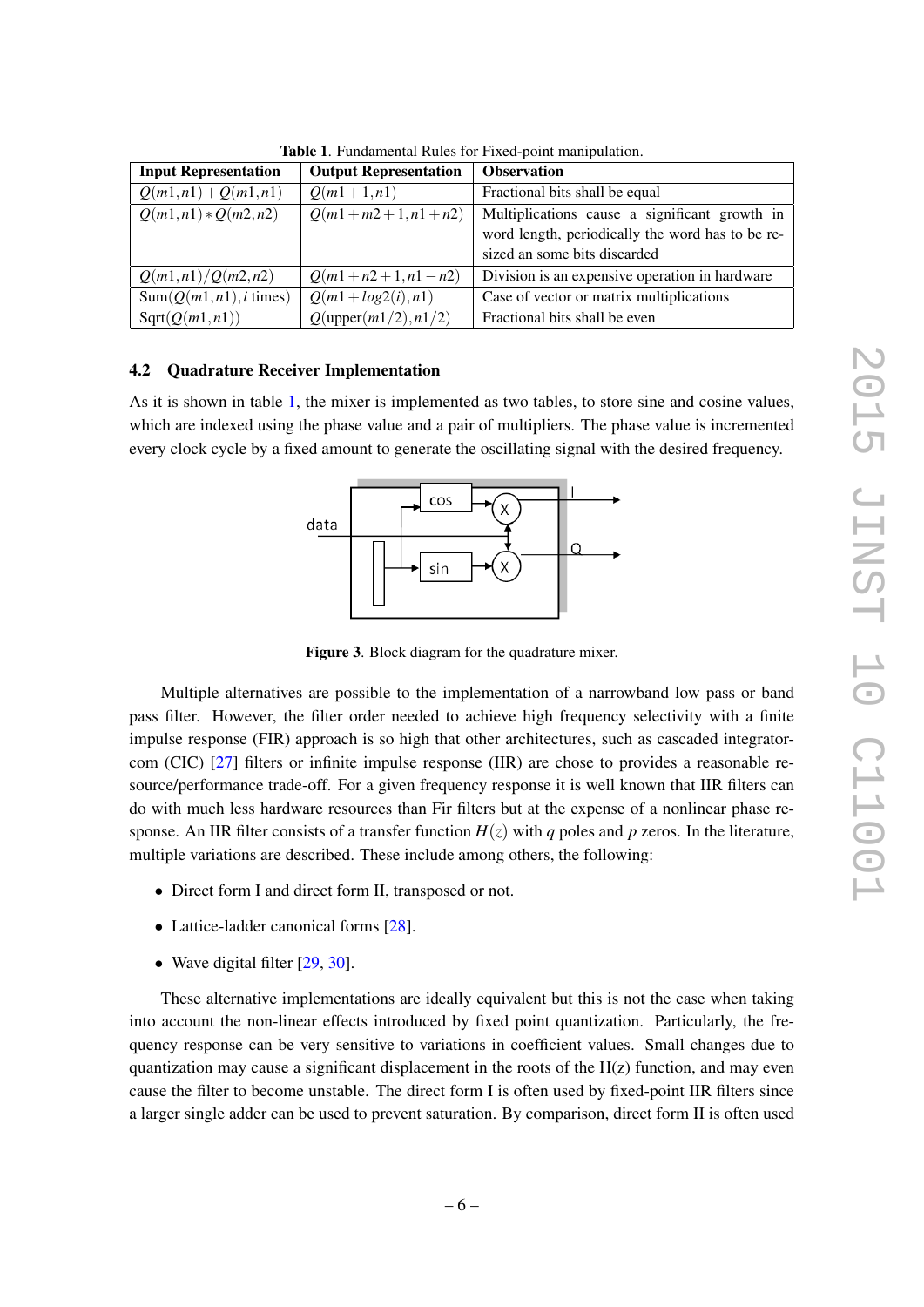

Figure 4. Possible pole locations for three-magnitude-bit coefficient quantization in the standard direct I second order section (left) and coupled –form order (right).

by floating-point IIR filters, since it uses fewer states and the adders are not as sensitive to saturation. In fact, Jackson et al. [\[31\]](#page-14-13) showed that second-order sections (SOS) optimized in isolation and connected in cascade, called sectional optimal structures, perform very close to block optimal cascades. However, as its shown in figure [1,](#page-3-0) the location of realizable poles places some limits on the realization of narrowband low-pass fixed-point filtering with direct form I architectures. Fortunately it is well known that coupled-form second order IIR filters, also called the Gold-Rader filter [\[32\]](#page-14-14), enable second-order narrowband low-pass IIR filters with poles, at the cost or doubling the number of multipliers needed.

In a SOS fixed-point implementation, whose architecture is represented in figure [5,](#page-7-0) there are many possible pole-zero pairings and section ordering, which are arithmetically equivalent but produce very different quantized outputs. As a rule of thumb, pole/zeroes should be chosen to be as close to each other as possible, so that their net effect partially cancel and thus minimize the frequency response changes at the output of each section [\[33\]](#page-14-15). Any given SOS section, has a complex conjugate pole pair  $z_p = r_p \exp(\pm j\theta_p)$  in the negative real region and two effective zeros  $z_z = r_z \exp(\pm i\theta_z)$ . This is summarizes as:



<span id="page-7-0"></span>Figure 5. Block diagram of direct form I second-order IIR structure. It may be concluded that filter coefficients are bounded, that is  $-2 \leq (a_i, b_i) \leq 2$ .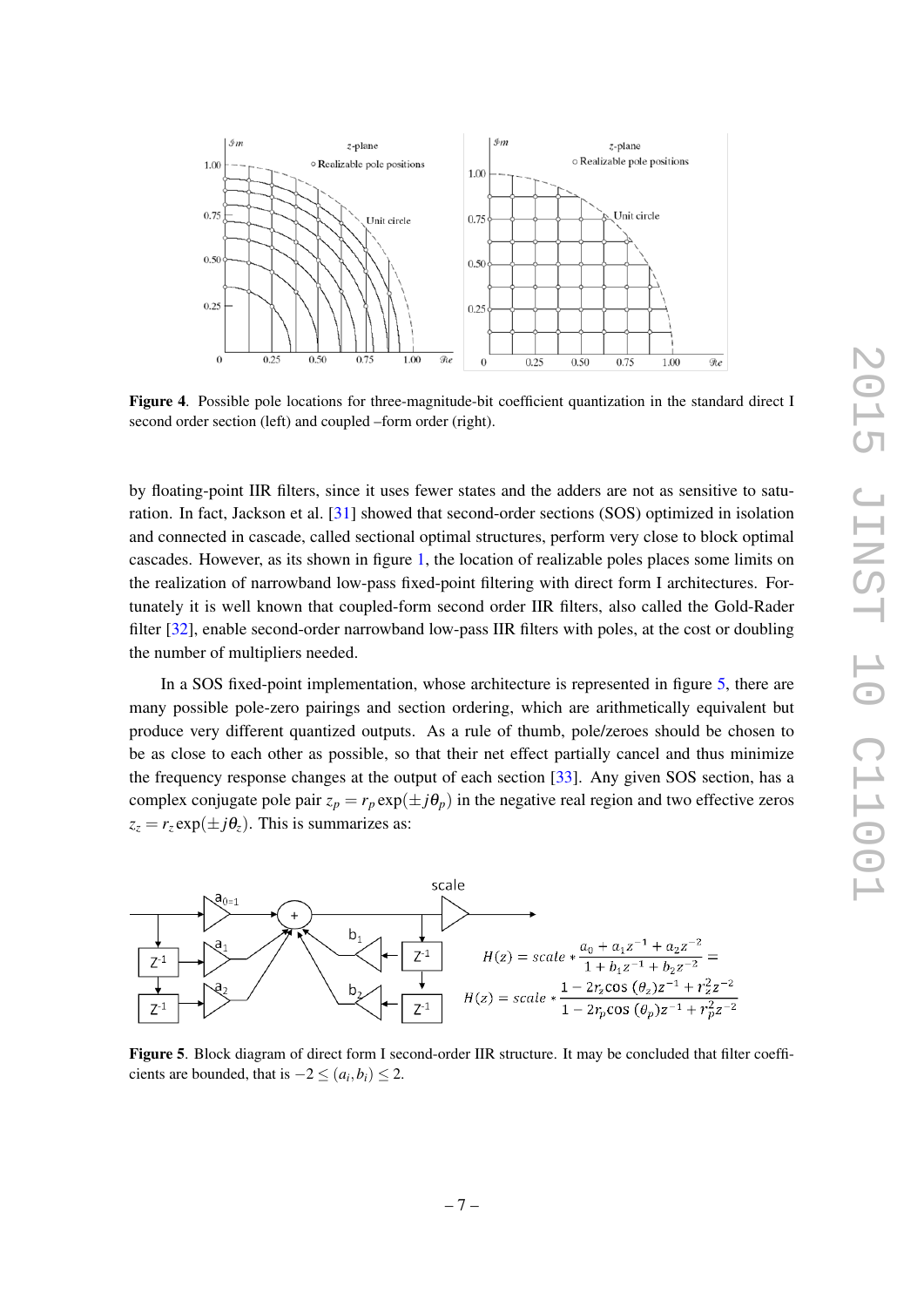#### <span id="page-8-0"></span>4.3 Quadrature Receiver: fixed point conversion

The ultimate goal is to implement a parameterizable HDL block for IIR low pass filtering, which may be automatically generated with a high level tool, such as Matlab (The Mathworks, Natick, MA, U.S.A.) and synthesized into an FPGA. After considering alternative architectures, it is decided to implement the IIR structure as a cascade of biquadratic or second-order sections (SOS). The biquad implementation is particularly useful for fixed point implementations, as the effects of quantization and numerical stability are of no great concern. However, the overall success of any biquad implementation is dependent upon the available number precision, which must be sufficient enough in order to ensure that the quantized poles are always inside the unit circle.



Figure 6. Fixed point analysis of the module. For the sake of clarity, we will assume that the scale factor and the representation after scaling is the same for all SOS modules. In our case, we have to specify the representation of the biquad output *y<sup>i</sup>* , the internal representation *p*2,*<sup>i</sup>* as well as that of the scaling *s* and filter coefficients.

In figure [2](#page-4-1) we summarize the optimization analysis of an 8th-order Butterworth low-pass filter implementation with  $Wn = 0.1$ . To evaluate the approximation goodness, the max relative error between the floating point implementation and fixed point implementation are compared at different points of the algorithm. The following plot shows the evolution of the error when sweeping the number of fractional bits of one variable and keeping the rest at the maximum (i.e. 24 bits). The first plot (upper-left), sweeps along the fractional accuracy of the biquad output variable  $(y<sub>o</sub>)$ ; the second plot explores the required accuracy to represent the output scale factor (*S*), the third plot explores the quantization error due to the representation of the internal biquad variables  $(p_{2,0})$ ; last but not least, the four plot explores the requirements on the number of fraction bits needed for the filter coefficients  $(a_i$  and  $b_i$ ). It is observed that the limiting factors in this error are the accuracy in the filter and scale factors. This is most likely due to the limitations imposed by a direct form I architecture in the implementation of a narrowband low-pass filter.

Once the accuracy representation is determined, the analysis of the dynamic range at internal nodes helps us finding the number of integer bits that are required. In this case, figure [3](#page-6-2) shows the evolution of the SOS outputs at  $p_{2,i}$  and  $y_i$  filter, and proves that the selected representation after the analysis, summarized in table [1,](#page-6-1) is correct.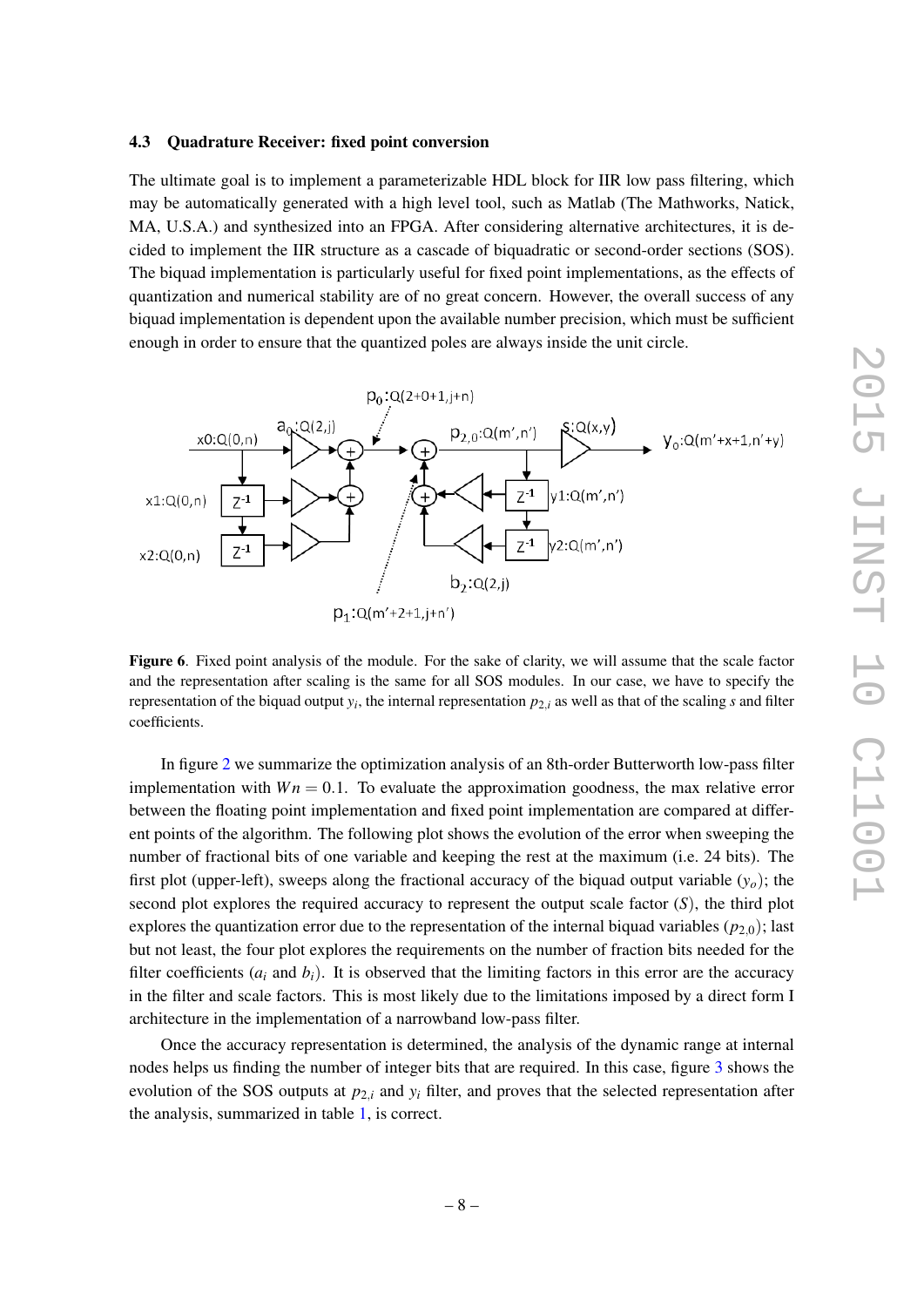

Figure 7. Error with respect to the impulse response computed with full precision and with fixed-point representation.



<span id="page-9-0"></span>**Figure 8**. Fixed-point impulse response at  $p_{2,i}$  and  $y_i$ .

After these simulations, we have constrained our internal representations to the values summarized in the following table.

| Articolo I. Node Name | Articolo II. Fixed Point Requirements |
|-----------------------|---------------------------------------|
| x <sub>0</sub>        | Q(0,12)                               |
| $a_i$                 | Q(2,11)                               |
| $b_i$                 | Q(2,11)                               |
| $p_0$                 | Q(3,23)                               |
| p <sub>1</sub>        | Q(12,15)                              |
| p <sub>2</sub>        | Q(9,4)                                |
| v <sub>0</sub>        | Q(0,8)                                |

| Table 2. Final data representation |
|------------------------------------|
|                                    |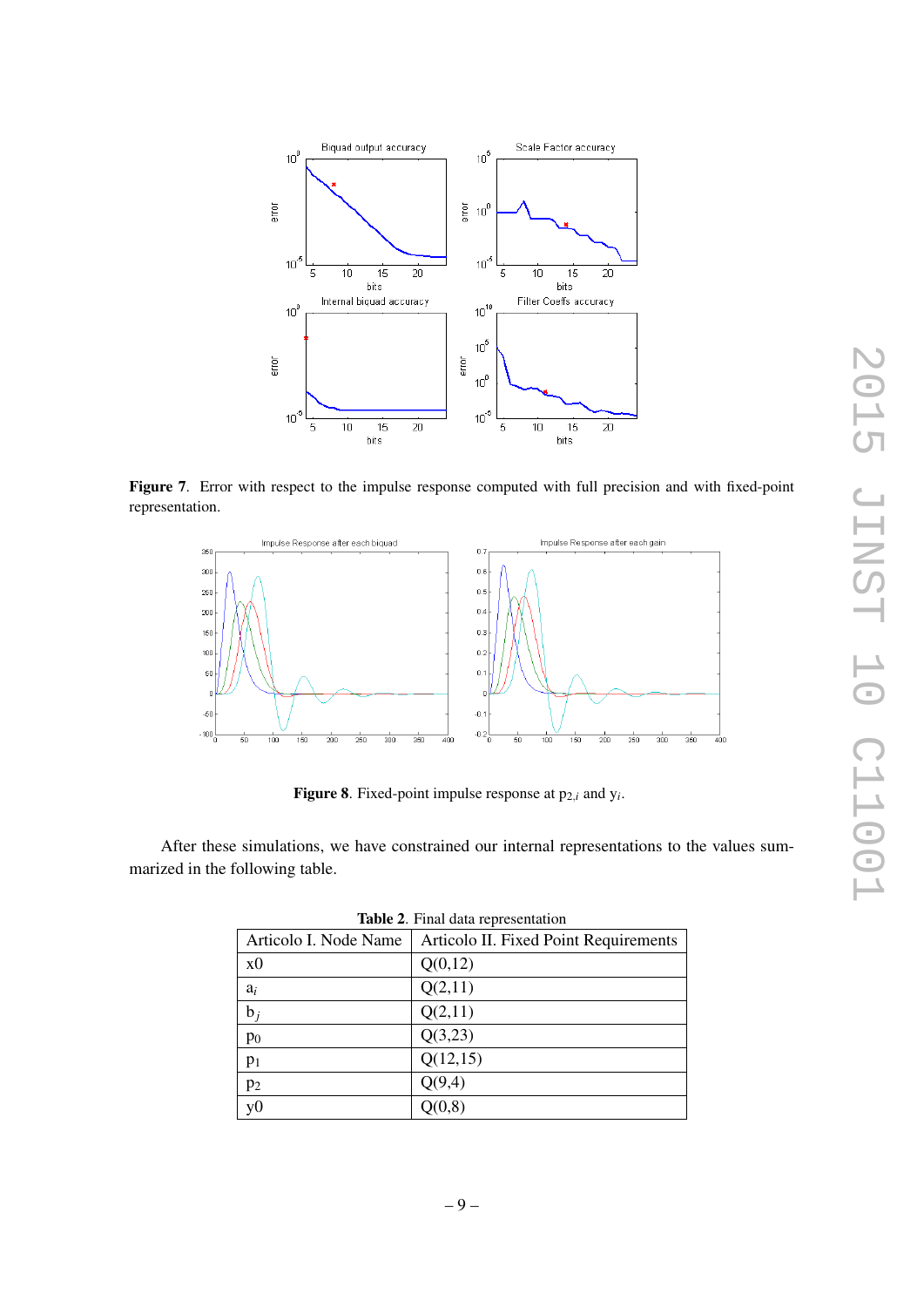

<span id="page-10-1"></span>Figure 9. Floating point impulse response (black) vs fixed point counterpart (blue) in time (Left) and frequency (Right) domain in log-scale.

With these representations, the partial time response after each SOS, shown in figure [8,](#page-9-0) shows no clear distortion due to quantization, and the global time and frequency responses, shown in figure [9,](#page-10-1) show that the final fixed-point implementation is very close to that of the ideal one.

# <span id="page-10-0"></span>4.4 Quadrature Receiver: algorithm Pipeline

The pipelining of the SOS module, show in figure [10,](#page-10-2) is straightforward: registers are inserted at regular points as shown in the following figure, which does not show fixed-point word length adjustment blocks. These intermediate registers increase the algorithm latency, reduce the combinational complexity between registers without affecting the numerical result and eases the automatic generation of high order filters as a cascade of this building block. According to synthesis results with an Artix-7 FPGA (Xilinx, Logic Drive, San Jose CA, U.S.A.), this architecture would support data processing with sampling rates up to 90 MHz and independent of the filter order.



<span id="page-10-2"></span>Figure 10. Block diagram of the pipelined biquad structure that is used as building block of the filter  $8<sup>th</sup>$ order IIR low-pass filter used to select the OCT channel of interest.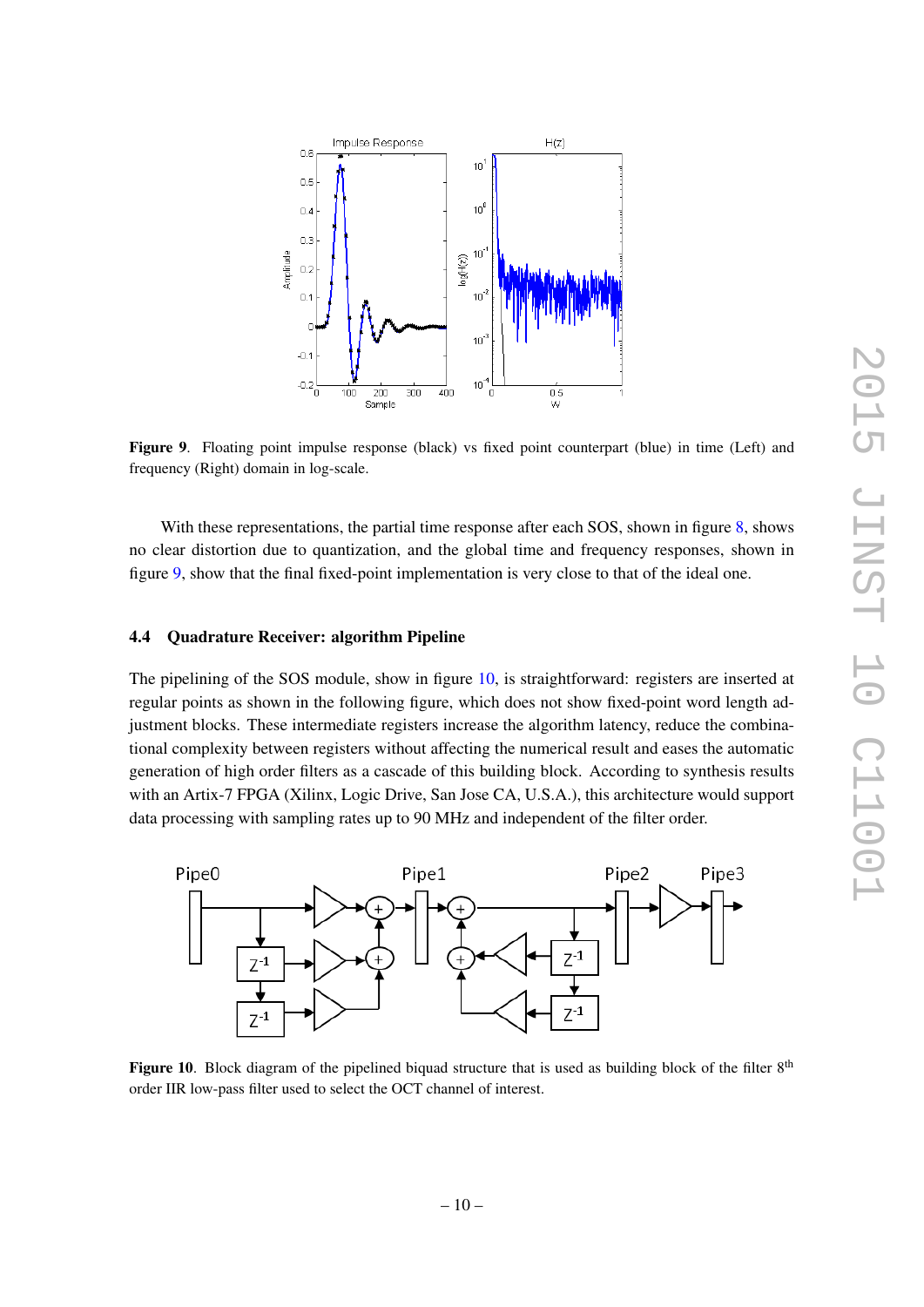## <span id="page-11-0"></span>4.5 Implementation of a UDP/IP HW module for high speed data streaming

In this context, a dedicated module has been implemented to send a continuous data flow over an Ethernet network using off-the-shelf components. Data is encapsulated as UDP datagrams [\[34\]](#page-14-16), which are built by a hardware module in the FPGA and sent to user configurable destination ports.

This communication module connects to an on-chip medium access controller [\[35\]](#page-14-17), that handles the interface with an external gigabit transceiver (88E1111, Marvell, Hamilton Bermuda). Additional connectivity to a microprocessor (uP) is provided to enable bidirectional communication with the acquisition system via software. Moreover, a light weight custom implementation of the ARP level is used by the module to determine the MAC address of the destination.

Input data, organized as lines, are buffered in a first-first out (FIFO) buffer. Whenever a full line is waiting for transmission, a finite state machine builds the datagram, including cyclic redundancy checks, transfers it to a second FIFO and request the MAC to start the transmission and sends data to the external gigabit transceiver. It has been measured that the module transfers the input data without any loss up to 800 Mbit/s.

#### <span id="page-11-1"></span>5 Results

The implemented architecture is configured for four OCT demodulation channels, with central frequencies at 1.5, 1.7, 2.0, 2.3 MHz, spectral bandwidths of 90 KHz and a sampling rate of 12.5MHz. Low pass filters are designed to guarantee adjacent-channel rejection higher than 100 dB. The dimensioning the word sizes is carried out with this constraint in mind. As an example, figure [11](#page-12-0) shows the generation of the A-scan for the forth reception channel, including the evolution of the digital signals at different stages of the demodulation process.

In the previous diagram the demodulator steps needed to produce A-scan line are shown. The information from each channel, properly multiplexed and synchronized in time with the exploration control signals, enable the composition of a B-scan image, as shown in figure [12.](#page-12-1) Currently, the system is configured for the generation of 850 lines per second, yielding 1 B-scan image per second, with size 850x512 pixels.

## <span id="page-11-2"></span>6 Conclusions

Fuelled by the development of an innovative technology for integrated optics, the design of a portable time-domain optical coherence tomography (OCT) probe has been made possible. As part of this compact OCT system, a module for multi-channel coherent demodulation of the interferometric signals has been specified and implemented.

Significant effort has been needed in the front-end processing to meet the demanding design constraints in terms of noise rejection, numerical accuracy and band selectivity. The benefits and limitations of very narrow low-pass IIR filters have been widely described in the literature, and alternative architectures have been considered during this work. The processing hardware core has been highly parameterized, so that the complete module can be automatically generated with the aid of a scripting tool. Currently, the probe already produces high quality images of the skin. However future generations of the integrated optical device will demand for even sharper filters that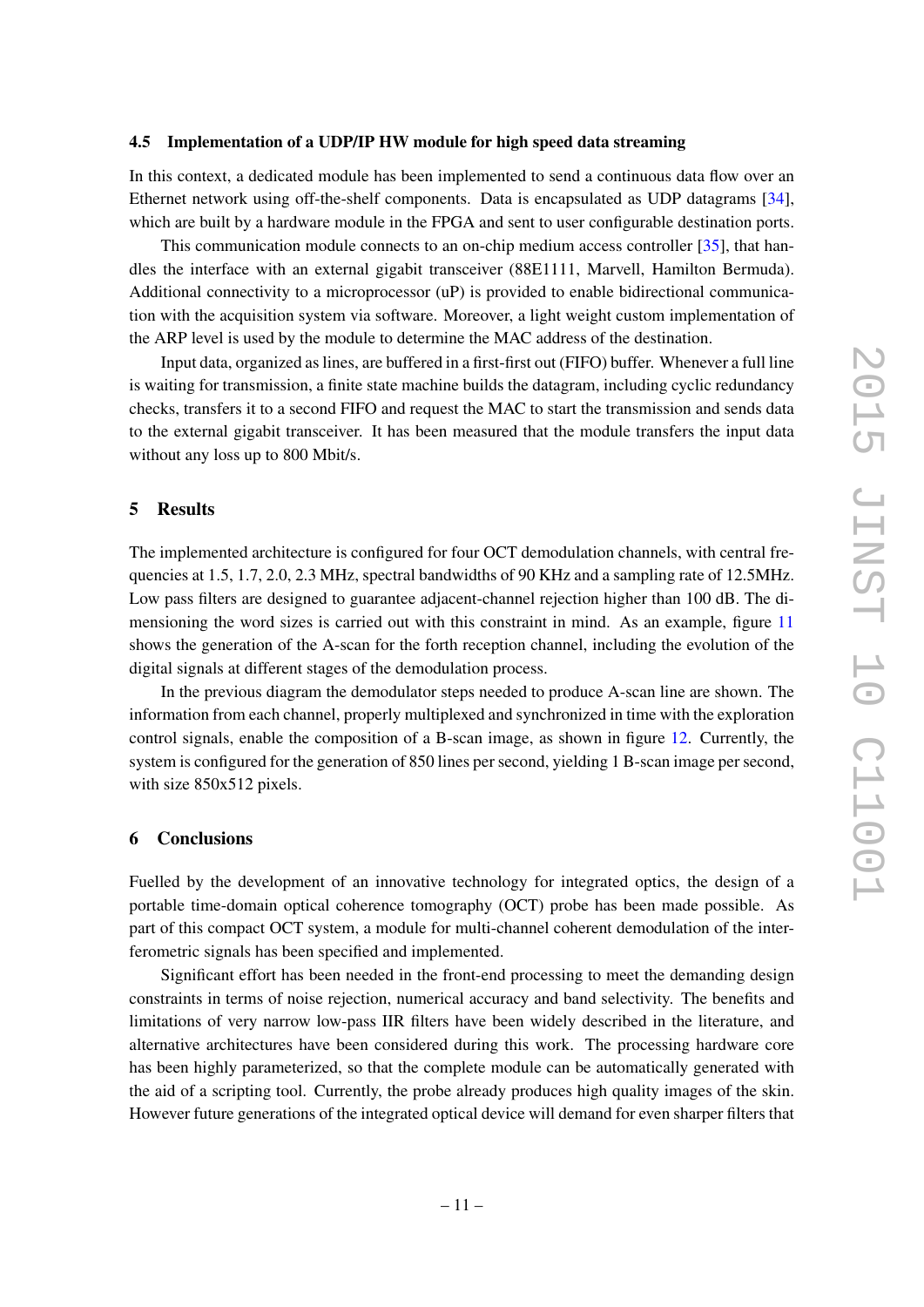

<span id="page-12-0"></span>Figure 11. Diagram showing the generation of the A-scan for the 4<sup>th</sup> reception channel. These data are obtained simulating the behavior of synthesizable description of the hardware that is to be implemented in the FPGA.



<span id="page-12-1"></span>Figure 12. B-scan raw OCT image of the skin, resulting from the direct composition of A-scan lines without further post-processing.

may require new processing architectures. In this line, multirate techniques may provide a viable approach to further narrow the pass band without compromising filter stability.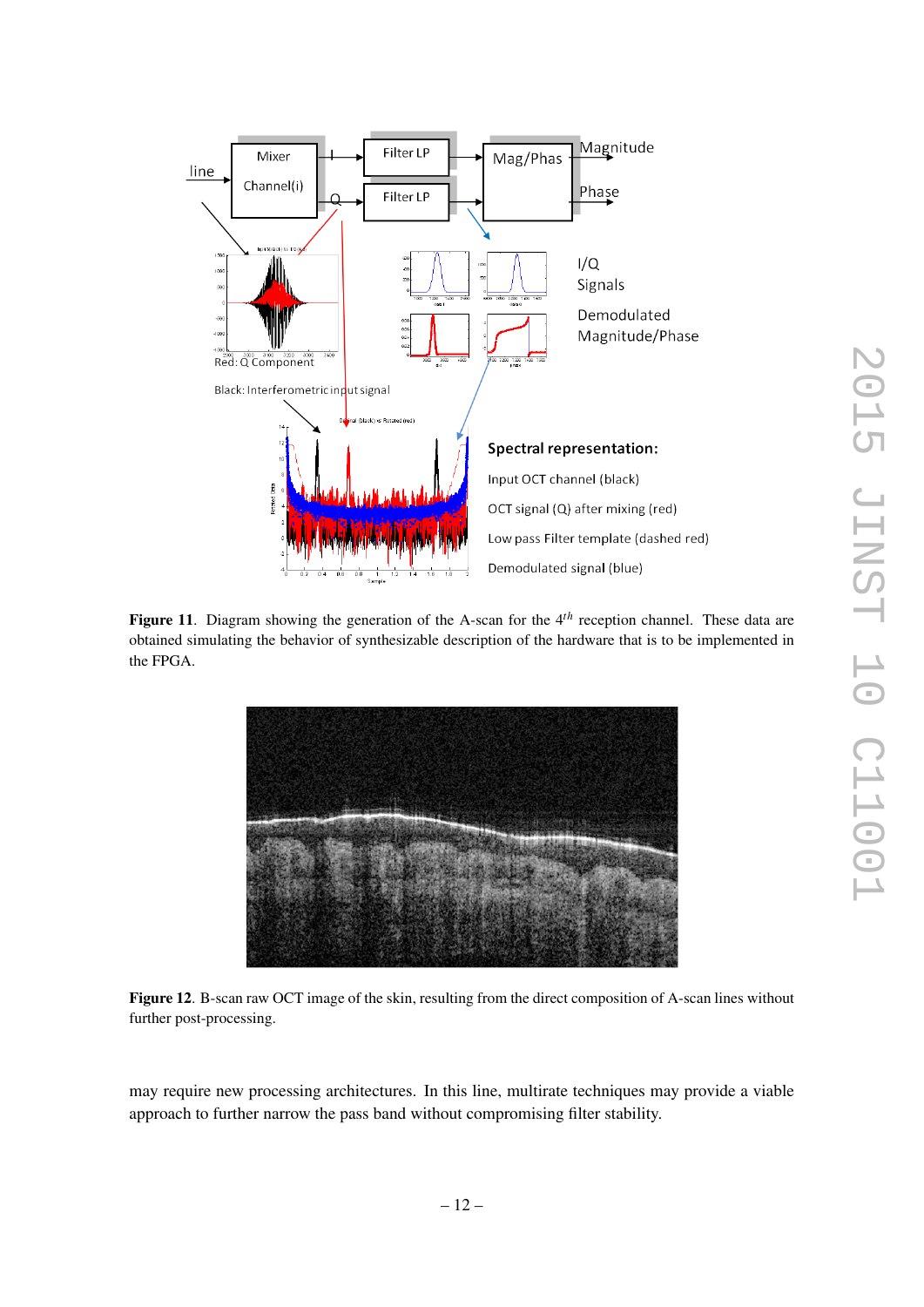#### Acknowledgments

This work was supported by the European Union through the FP7 project BiopsyPen and the European Fund for Regional Development (FEDER). We also acknowledge the Spanish Ministry of Science and Innovation, currently integrated in the Ministry of Economy, for their support under grants IPT-300000-2010-003 and the Comunidad de Madrid for their grant TOPUS P2013/MIT-3024.

# References

- <span id="page-13-0"></span>[1] T. M. Deserno et al., *Viewpoints on Medical Image Processing: From Science to Application*, *Curr. Med. Imaging Rev.* 9 (2013) 79.
- <span id="page-13-1"></span>[2] J. Teich, *Hardware/Software Codesign: The Past, the Present, and Predicting the Future*, *Proc. IEEE* 100 (2012) 1411.
- <span id="page-13-2"></span>[3] W. Drexler et al., *Optical Coherence Tomography Technology and Applications*, Biological and Medical Physics, Biomedical Engineering, Springer (2008).
- <span id="page-13-3"></span>[4] X. Clivaz et al., *Optical low coherence reflectometry with 1.9* µ*m spatial resolution*, *Electron. Lett.* 28 (1992) 1553.
- [5] J.M. Schmitt et al., *Measurement of optical properties of biological tissues by low-coherence reflectometry*, *Appl. Optics* 32 (1993) 6032.
- [6] N. Tanno et al., *Reproduction of optical reflection-intensity-distribution using multimode laser coherence*, *Electron. Comm. Jpn 2* 77 (1994) 10.
- <span id="page-13-4"></span>[7] Y. Wang et al., *Optical multimode timedomain reflectometry*, *Rev. of Laser Eng.* 23 (1995) 273.
- <span id="page-13-5"></span>[8] V.X. Yang et al., *Principles of Doppler OCT*, in *Optical Coherence Tomography in Cardiovascular Research* (2007).
- <span id="page-13-6"></span>[9] T. Milner et al., *Handbook of Optical Coherence Tomography: Doppler optical coherence tomography*, Marcel Dekker (2002).
- <span id="page-13-7"></span>[10] A. Rollins et al., *Real-time imaging of microstructure and blood flows using optical coherence tomography* in *Handbook of Biomedical Optics*, SPIE Press (2003).
- <span id="page-13-8"></span>[11] Z. Chen et al., *Optical Doppler tomographic imaging of fluid flow velocity in highly scattering media*, *Opt. Lett.* 22 (1997) 64.
- [12] Z. Chen et al., *Optical Doppler tomography*, *IEEE J. Select. Topics Quantum Electron.* 5 (1999) 1134.
- <span id="page-13-9"></span>[13] Y. Zhao et al., *Phase-resolved optical coherence tomography and optical Doppler tomography for imaging blood flow in human skin with fast scanning speed and high velocity sensitivity*, *Opt. Lett.* 25 (2000) 114.
- <span id="page-13-10"></span>[14] K. Namekawa et al., *Realtime blood flow imaging system utilizing auto-correlation techniques*, in *Ultrasound '82: proceedings of the Third Meeting of the World Federation for Ultrasound in Medicine and Biology, Brighton, England, July 1982* (1983) pp. 203-208.
- <span id="page-13-11"></span>[15] M. Geljon et al., *Time-domain Optical Coherence Tomography system with integrated delay line for surgical guidance applications*, in proceedings of *Engineering in Medicine and Biology Society (EMBC), 2010 Annual International Conference of the IEEE*, Aug. 31 – Sept. 4 2010, pp. 3017-3020.